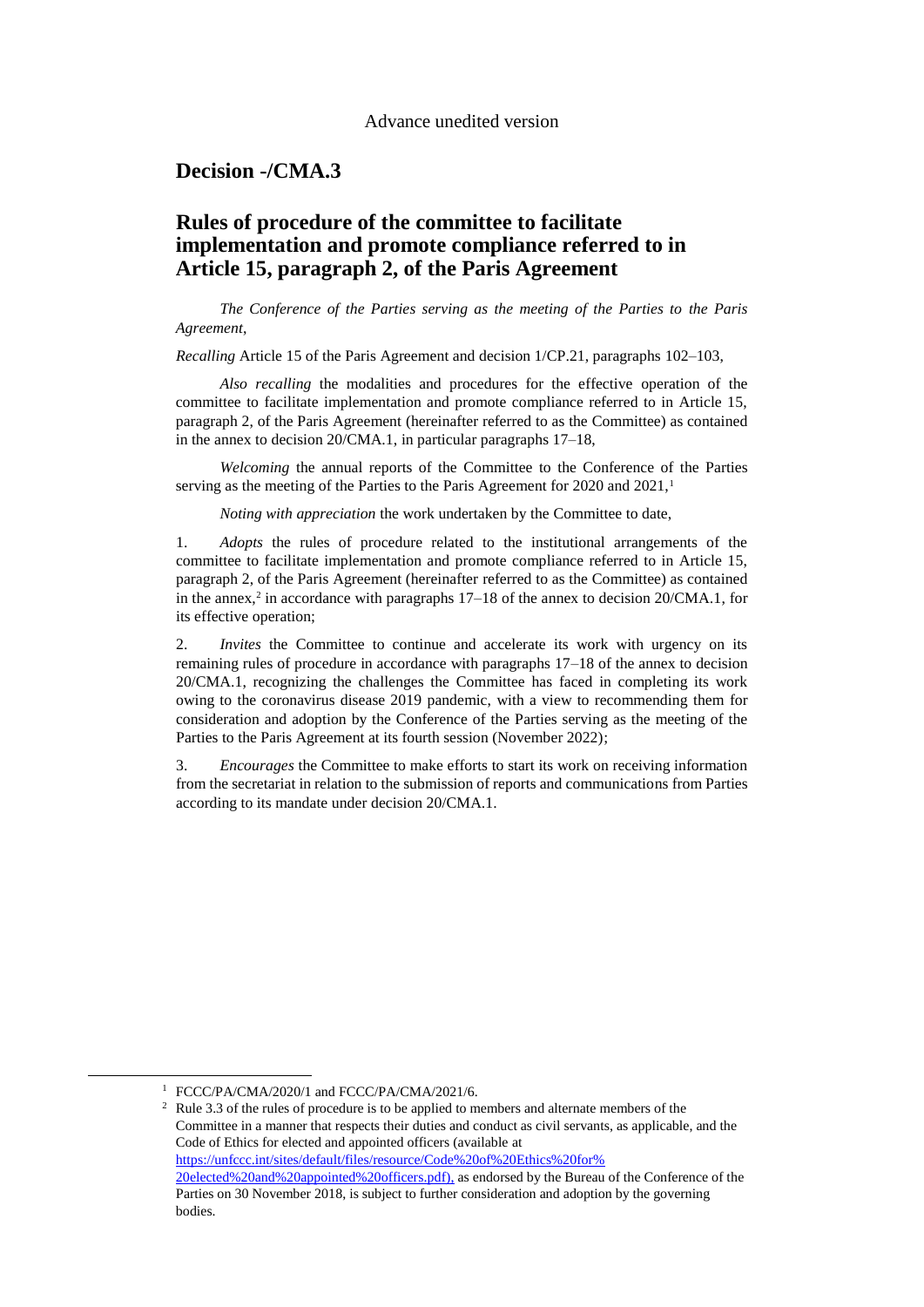#### **Annex**

# **Rules of procedure of the committee to facilitate implementation and promote compliance referred to in Article 15, paragraph 2, of the Paris Agreement**

### **I. Rule 1: Objective and scope**

(i) The objective of these rules of procedure is to facilitate implementation of and promote compliance with the provisions of the Paris Agreement.

(ii) These rules of procedure shall apply to the committee to facilitate implementation and promote compliance referred to in Article 15, paragraph 2, of the Paris Agreement (the Committee), as defined in the annex to decision 20/CMA.1, entitled "Modalities and procedures for the effective operation of the committee referred to in Article 15, paragraph 2, of the Paris Agreement" (the modalities and procedures). These rules of procedure shall be read together with and in furtherance of the modalities and procedures and will be implemented to reflect all provisions of the Paris Agreement, including its Article 2.

# **II. Rule 2: Definitions**

(placeholder)

# **III. Rule 3: Members and alternate members**

#### **A. Rule 3.1: Term of service**

(i) The term of service of each member and alternate member shall begin on 1 January of the calendar year immediately following their election and end on 31 December of the last year of their term.

(ii) For each new term pursuant to paragraphs 5 and 8 of the modalities and procedures the selection and notification to the secretariat of a member or alternate member shall be made by the nominating regional group or constituency, as applicable, for election by the Conference of the Parties serving as the meeting of the Parties to the Paris Agreement (CMA).

(iii) When a member or alternate member resigns or is otherwise unable to complete the assigned term or functions, an expert from the same Party shall be named by that Party to replace that member or alternate member for the remainder of the term. That Party may also, after consultation with its regional group or constituency, as applicable, name an expert from another Party in the same regional group or constituency, as applicable, to replace the member or alternate member. The Party shall notify the secretariat, in writing, of the name and contact details of the nominated member or alternate member, which will be subsequently communicated to the Committee by the secretariat.

(iv) If a member or alternate member is temporarily unable to serve in the Committee, the Committee shall, at the request of that member or alternate member, invite the naming of an expert from the same Party by that Party in consultation with the regional group or constituency, as applicable, to replace the member or alternate member in an ad interim capacity for a period of up to one year from the date of that request.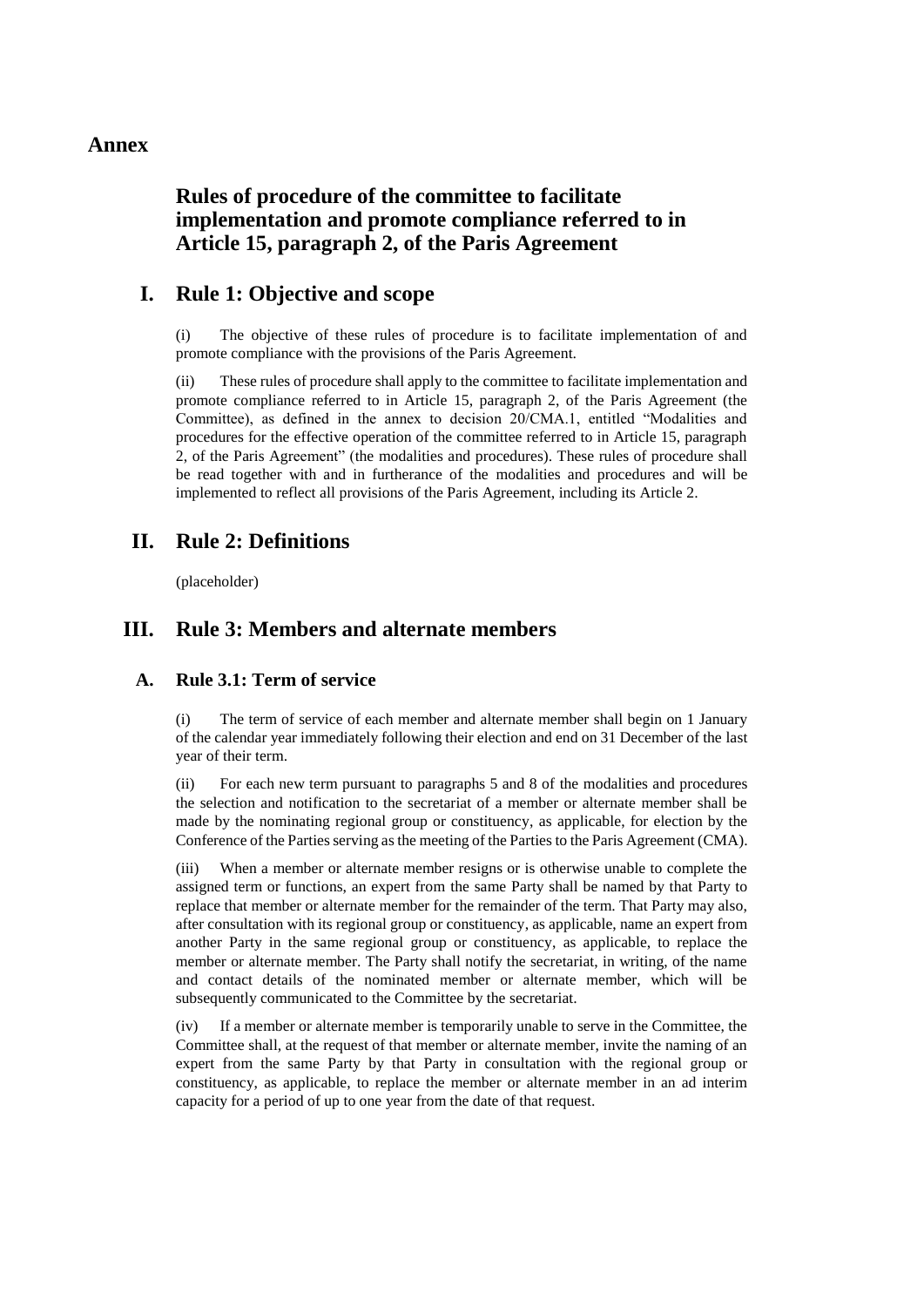#### **B. Rule 3.2: Role of alternate members**

(i) Subject to these rules, alternate members are entitled to participate in the proceedings of the Committee, without the right to vote.

(ii) An alternate member may cast a vote only if acting as the member.

(iii) In the absence of a member from all or part of a meeting of the Committee, their alternate shall act as the member.

(iv) If a member's seat is vacant, or a member resigns or is otherwise unable to complete their assigned term or functions, their alternate shall act as the member of the Committee, ad interim, until the member is formally elected or replaced in accordance with paragraph 9 of the modalities and procedures and rule 3.1.3 above.

#### **C. Rule 3.3: Duties and conduct**

(i) Members and alternate members shall perform any duties and exercise any authority in an honourable, independent, impartial and conscientious manner, abiding by the Code of Conduct for UNFCCC conferences, meeting and events<sup>3</sup> and the Code of Ethics for elected and appointed officers,<sup>4</sup> including amended, revised and replaced versions of the same, which would be applicable mutatis mutandis to the Committee.

(ii) Members and alternate members of the Committee shall respect the obligation to preserve the confidentiality of information received in confidence or identified as such by the Committee, in accordance with paragraph 14 of the modalities and procedures.

(iii) At the beginning of their service, each member and alternate member shall confirm, in writing, that they will perform their duties and exercise their authority honourably, independently, impartially and conscientiously and declare, subject to their responsibilities within the Committee, that they will not disclose, even after the termination of their functions, any information determined by the Committee to be confidential that they have obtained by reason of their duties in the Committee, and shall disclose immediately any interest in any matter under discussion before the Committee that may constitute a real or apparent, personal or financial conflict of interest or that might be incompatible with the objectivity, independence and impartiality expected of a member or alternate member of the Committee and shall refrain from participating in the work of the Committee in relation to such matter.

#### **D. Rule 3.4: Conflict of interest**

-

(i) Members and alternate members must promptly disclose and recuse themselves from any deliberations or decision-making where their personal or financial interests may be affected, in order to avoid a conflict of interest or the appearance of one.

# **IV. Rule 4: Election, roles and functions of the Co-Chairs**

(i) The Committee shall elect from among its members one Co-Chair from a developed country Party and one Co-Chair from a developing country Party.

<sup>&</sup>lt;sup>3</sup> Available at [https://unfccc.int/sites/default/files/resource/Code\\_of\\_Conduct\\_English.pdf.](https://unfccc.int/sites/default/files/resource/Code_of_Conduct_English.pdf)

<sup>4</sup> Available at [https://unfccc.int/sites/default/files/resource/Code%20of%20Ethics%20for%](https://unfccc.int/sites/default/files/resource/Code%20of%20Ethics%20for%20elected%20and%20appointed%20officers.pdf) [20elected%20and%20appointed%20officers.pdf.](https://unfccc.int/sites/default/files/resource/Code%20of%20Ethics%20for%20elected%20and%20appointed%20officers.pdf)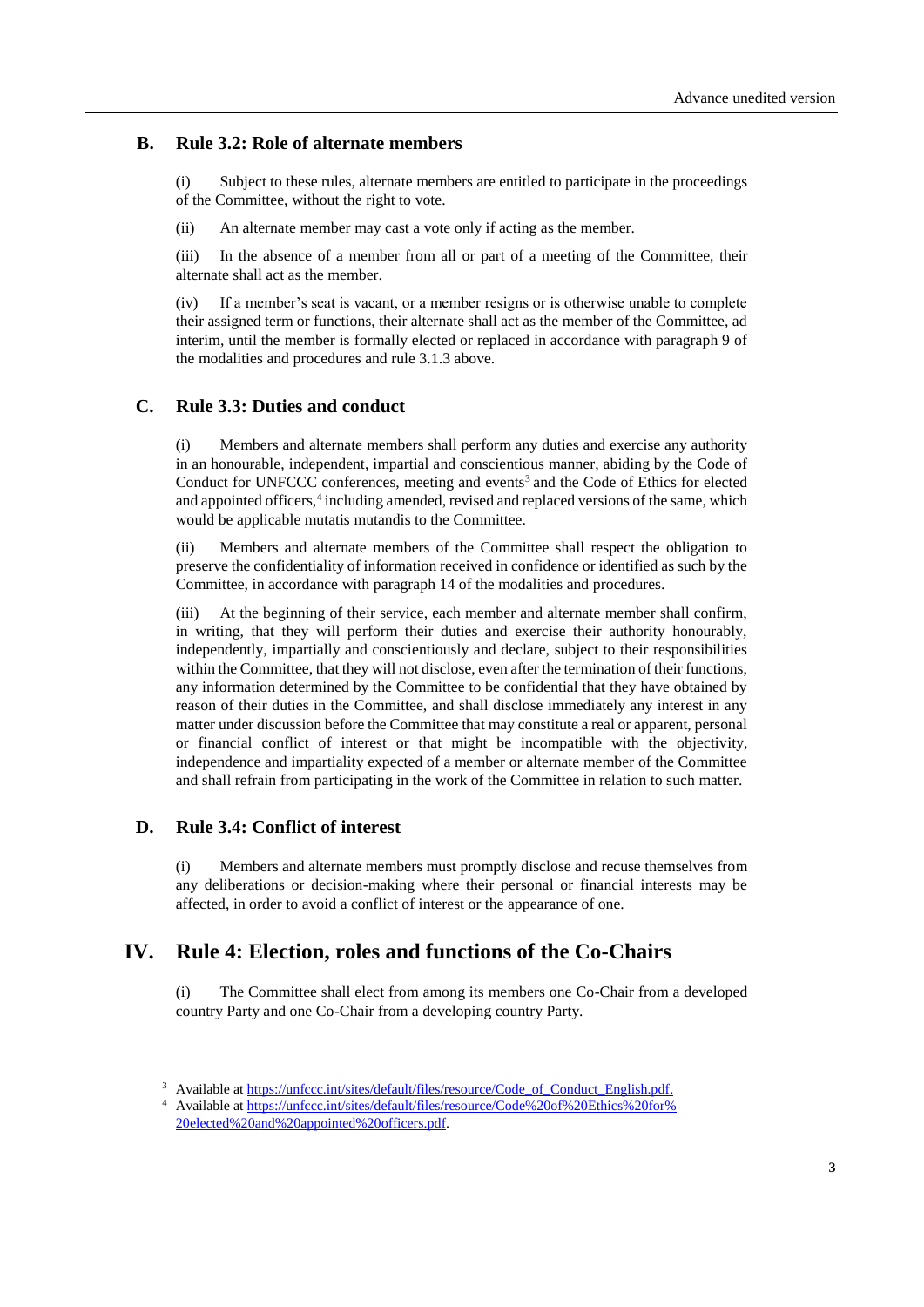(ii) Each Co-Chair shall serve as Co-Chair for the entire three years of their term<sup>5</sup> and shall serve as Co-Chair during and between Committee meetings.

(iii) The Co-Chairs shall coordinate the agreed work of the Committee during and between meetings.

(iv) If a Co-Chair ceases to be able to carry out their functions, or ceases to be a member, a new Co-Chair shall be elected for the remainder of the term.

(v) The Co-Chairs shall share and allocate between themselves responsibility for chairing Committee meetings.

(vi) If one of the elected Co-Chairs is not able to serve in the capacity of Co-Chair for a meeting or in relation to a particular matter, the other Co-Chair shall serve as Chair. If both Co-Chairs are unable to serve in their respective capacities, the Committee shall elect a member from among those present to serve as Chair for that meeting or in relation to that matter, as applicable.

(vii) In carrying out their functions, the Co-Chairs shall be guided by the best interests of the Committee, in accordance with paragraph 11 of the modalities and procedures.

(viii) The Co-Chairs shall be responsible for opening, conducting, suspending, adjourning and closing Committee meetings and for dealing with all procedural matters, in accordance with paragraphs 15–16 of the modalities and procedures and these rules of procedure.

(ix) The Co-Chairs are responsible for ensuring the observance of these rules of procedure and the adopted agenda for each meeting of the Committee.

(x) The Co-Chairs shall rule on points of order and any such determination will be final unless a Committee member objects. In that case, the Committee shall consider the course of action to be taken.

(xi) The Co-Chairs shall present a draft report on each meeting, containing, inter alia, the decisions taken at the meeting, for consideration and approval by the Committee.

(xii) The Co-Chairs may represent the Committee at external meetings and report back to the Committee on those meetings. They may agree to delegate that function to other members or alternate members.

(xiii) The Co-Chairs shall carry out any other functions assigned to them through these rules of procedure or a decision of the Committee.

## **V. Rule 5: Dates, notice and location of meetings**

(i) In accordance with paragraph 12 of the modalities and procedures, the Committee shall meet at least twice every year. At the first Committee meeting of each calendar year, the Co-Chairs shall propose a schedule of meetings for that calendar year taking into account the desirability of holding meetings in conjunction with sessions of the subsidiary bodies serving the Paris Agreement, as appropriate.

(ii) At each meeting, the Committee will confirm the dates, duration and venue of the following meeting.

(iii) If changes to the schedule or additional meetings are required, the Co-Chairs shall, after consultation with the Committee, request the secretariat to give notice of any changes in the dates of scheduled meetings and/or of the dates of additional meetings to members and

1

<sup>&</sup>lt;sup>5</sup> For a Co-Chair elected in 2020 with a two-year seat on the Committee that term as Co-Chair shall be two years.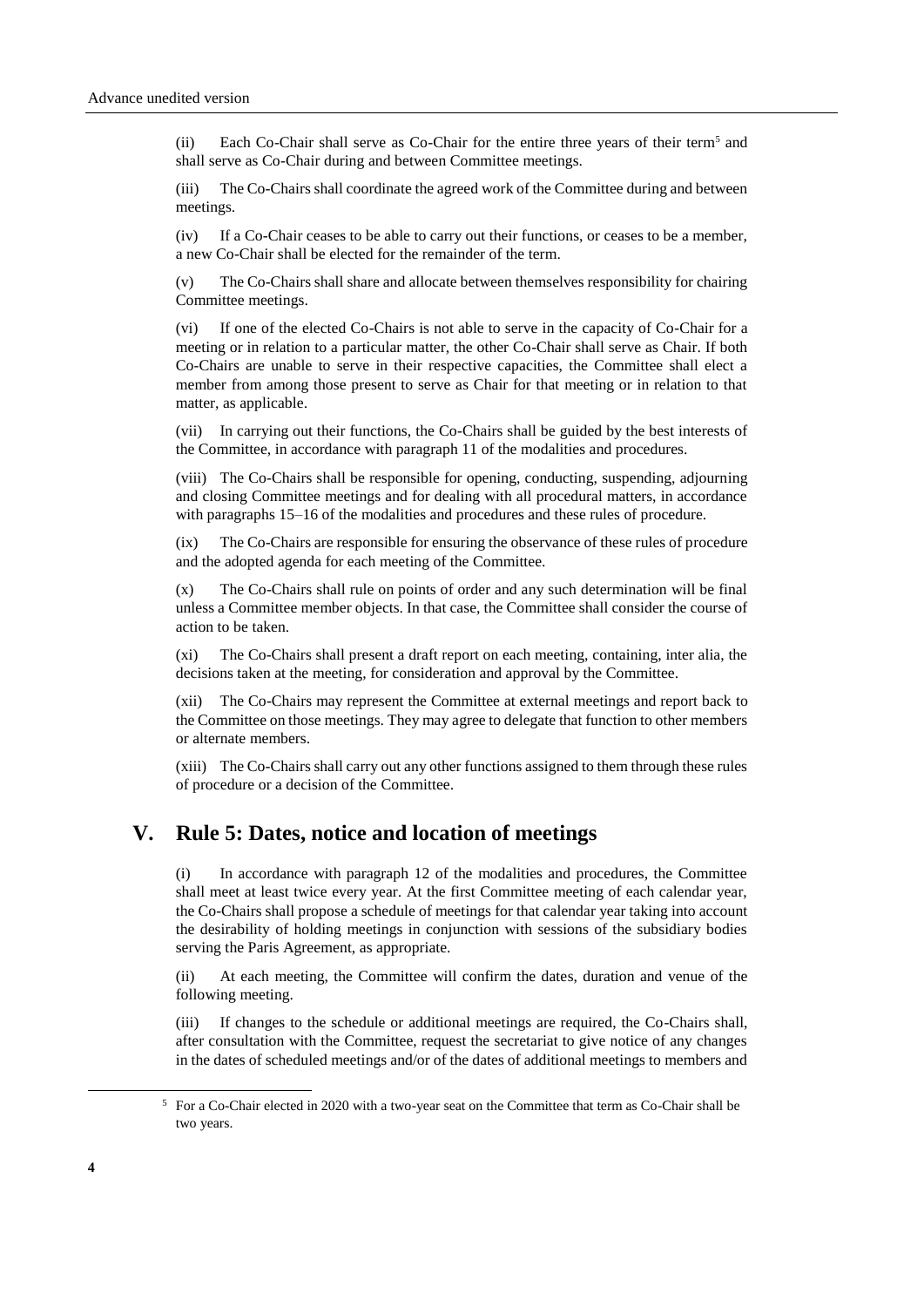alternate members, and, to the extent possible, notice of a meeting shall be given at least four weeks before the opening of that meeting.

(iv) The Committee shall endeavour to hold its meetings in Bonn, as appropriate, and may consider holding meetings virtually on an exceptional basis and when required to advance its work, as proposed by the Co-Chairs after consultation with the Committee.

(v) In arranging virtual meetings, the Committee shall pay particular attention to the working modalities of such meetings, including the fair and balanced choice of time zones of members and alternates members, with the aim of ensuring inclusive and effective participation of all members and alternate members.

(vi) The secretariat shall notify members and alternate members of the date, duration and venue of the meetings and circulate the agenda for the meeting at least five weeks before the opening of the meeting.

## **VI. Rule 6: Development, transmission and adoption of meeting agendas**

(i) The Co-Chairs, assisted by the secretariat, shall draft the provisional agenda for each meeting of the Committee and transmit it to the Committee no less than five weeks before the opening of the meeting.

(ii) The provisional agenda for each meeting shall include, as appropriate:

Items in accordance with the functions of the Committee as provided in Article 15 of the Paris Agreement, the modalities and procedures and these rules of procedure;

• Items in accordance with the agreed outcomes of the previous meeting of the Committee;

• Items in accordance with paragraph 6 of this rule;

Items in accordance with the workplan of the Committee and the arrangements for the subsequent meeting(s) of the Committee;

• Items proposed by any member or alternate member subject to paragraph 3 of this rule;

• A standing agenda item on budget and finance;

• A standing agenda item on information from the secretariat in relation to the submission of reports and communications from Parties to guide the Committee in its functions in accordance with paragraphs 20,  $22(a-b)$  and  $32-34$  of the modalities and procedures.

(iii) Additions or changes to the provisional agenda for a meeting may be proposed to the Co-Chairs and the secretariat by any member or alternate member and will be incorporated into the provisional agenda provided that the member or alternate member gives notice thereof to the Co-Chairs and the secretariat within one week after the transmission of the provisional agenda.

(iv) The agenda shall be proposed for adoption by the Committee at the beginning of each meeting.

(v) Prior to the adoption of the agenda at a meeting, the Committee may, by consensus, decide to add items to, delete items from, or defer or amend items in the provisional agenda for that meeting or the provisional agenda for the subsequent meeting, as appropriate.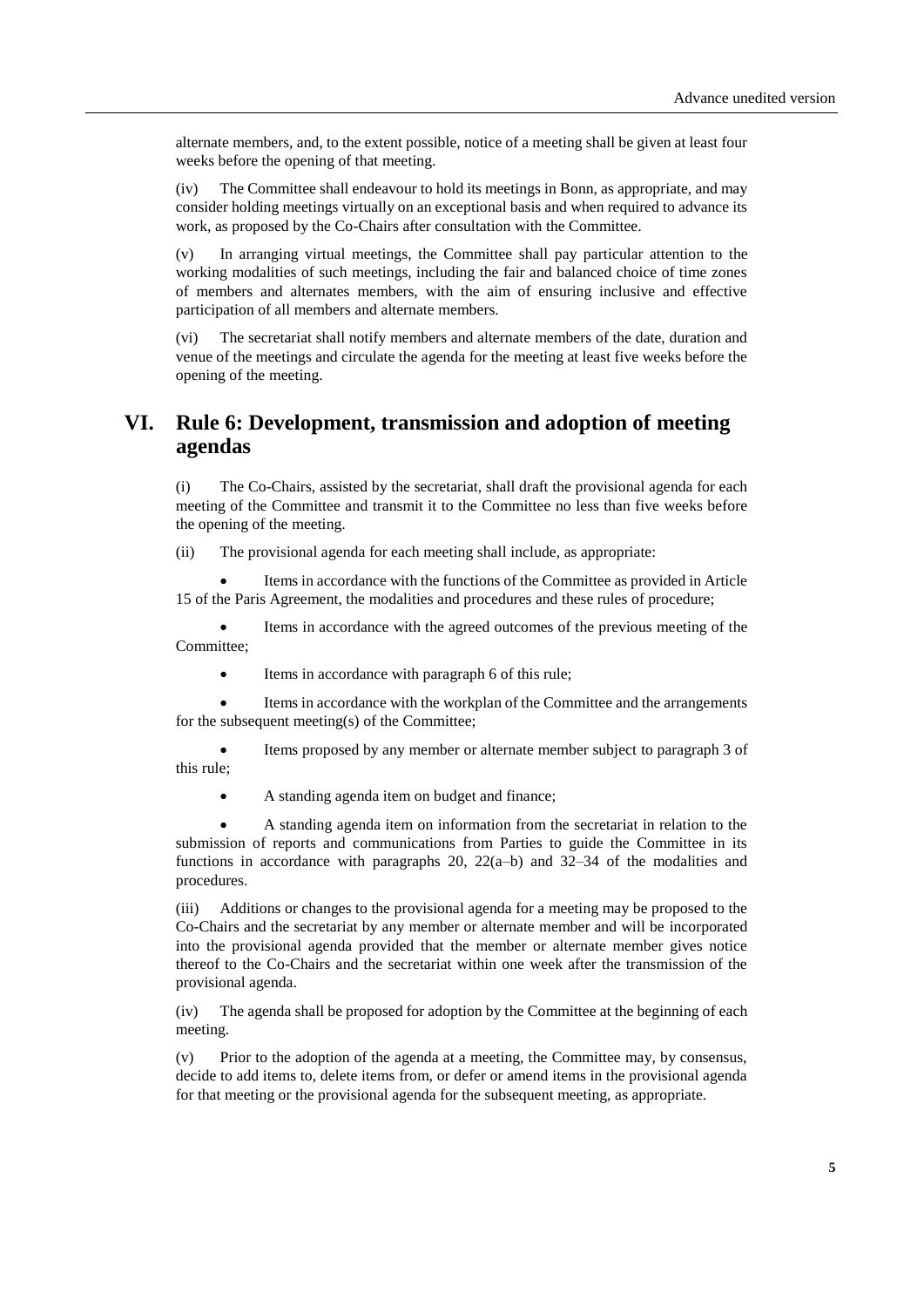(vi) Any item on the agenda the consideration of which has not been completed at the meeting shall be included in the provisional agenda for the subsequent meeting, unless otherwise decided by the Committee.

#### **VII. Rule 7: Documentation**

(i) Documentation for meetings of the Committee shall be made available to the Committee at least four weeks before the meeting.

(ii) The provisional agenda, the adopted meeting report and any other documentation as agreed by the Committee, as appropriate, shall be made publicly available on the UNFCCC website, subject to the confidentiality requirements set out in paragraph 14 of the modalities and procedures.

(iii) The Committee may use electronic means of communication for the transmission and sharing of documentation, without prejudice to other means of communication, as appropriate.

(iv) The secretariat shall ensure that a secure and dedicated web interface is established and maintained to facilitate the work of the Committee.

#### **VIII. Rule 8: Quorum**

(i) A quorum shall be established, in accordance with paragraph 15 of the modalities and procedures, prior to the commencement of the meeting, taking into account that in the absence of a member from all or part of a meeting of the Committee their alternate shall act as the member.

(ii) A quorum shall be confirmed immediately prior to the adoption of any decision, taking into account that an alternate member may cast a vote only if acting as the member.

(iii) A member or alternate member may ask for a confirmation of quorum prior to the commencement of the meeting or prior to the adoption of any decision by the Committee.

## **IX. Rule 9: Decision-making and voting in accordance with paragraph 16 of the modalities and procedures**

(i) The Committee shall make every effort to reach agreement by consensus. When proposing a draft decision for adoption, the Co-Chairs shall ascertain whether consensus has been reached.

(ii) Efforts by the Co-Chairs to facilitate the reaching of consensus may include:

• Consulting with members and alternates on draft documents, including draft decisions, prior to the meeting;

• Consulting with members and alternates on the relevant matter during the meeting;

• Providing the opportunity for members to state and/or formally record in the report on the relevant meeting their reservations regarding a particular decision without preventing consensus from being reached.

(iii) The Co-Chairs, acting together and in good faith, and following consultations with all members and alternate members, shall determine whether all efforts at reaching consensus in respect of a particular draft decision have been exhausted.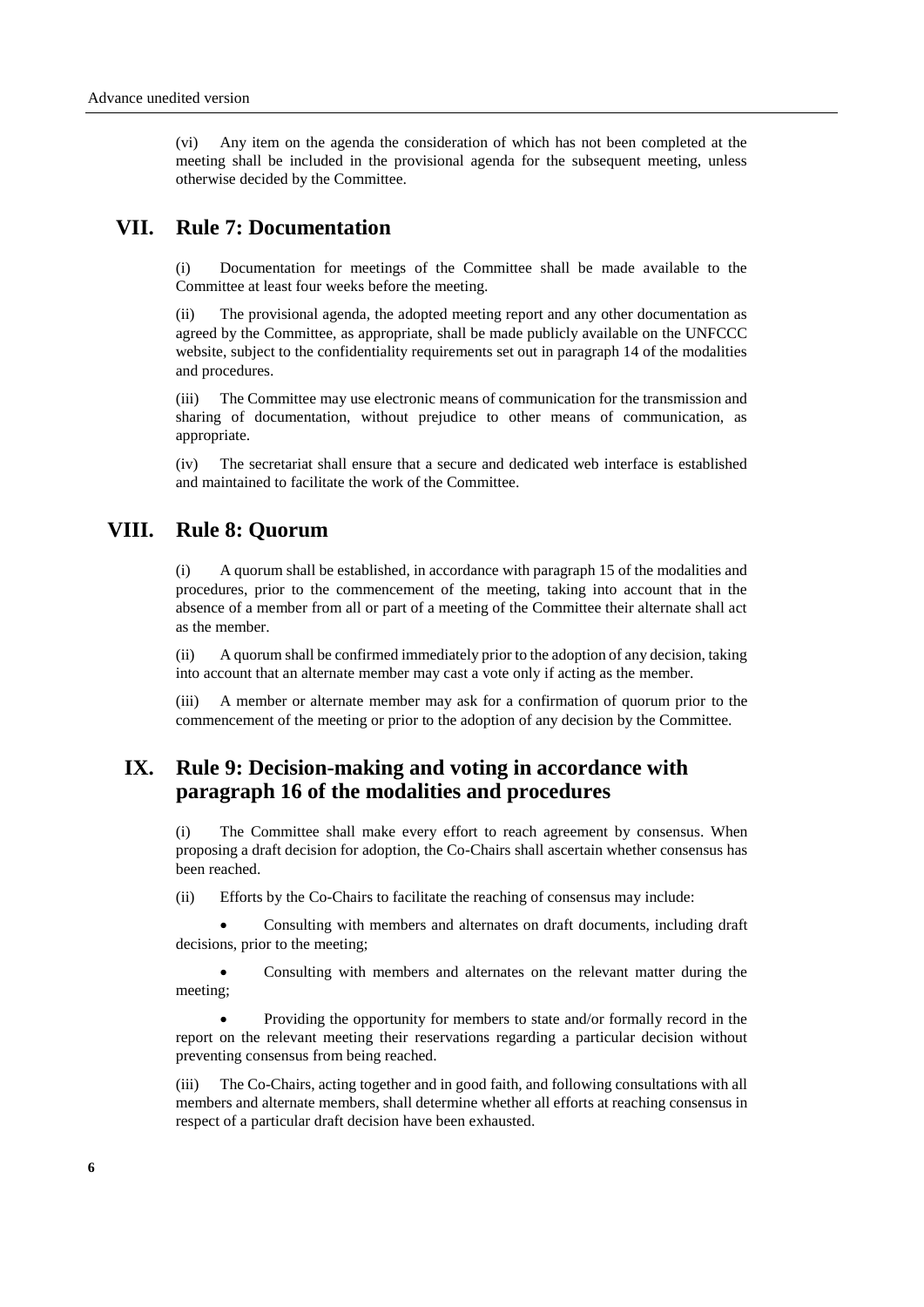(iv) In making such a determination the Co-Chairs shall take into consideration:

Whether consultations on the relevant matter have occurred during and/or between meetings, including between the Co-Chairs, without consensus being reached;

Whether the subject matter of the draft decision has been considered at prior meetings without consensus being reached;

Whether and how many members have indicated that they cannot join consensus on an issue.

(v) If all efforts at reaching consensus have been exhausted, as a last resort, the following voting procedures shall apply:

• Prior to any votes being cast, the Co-Chairs shall provide a final draft decision to each member. Such a draft decision shall be the version of the decision that, in the Co-Chairs' judgment, was supported by the greatest number of members;

- The Co-Chairs retain their right to vote;
- Each member shall have one vote:

• A decision that is voted in favour of by at least three quarters of members present and voting shall be considered adopted.

(vi) For the purpose of this rule, the phrase "members present and voting" means members and alternate members acting as members present at the meeting at which voting takes place and casting an affirmative or negative vote. Members abstaining from voting shall be considered as not voting for the purpose of determining the three-quarters majority.

(vii) The Committee may, in writing using electronic means, take decisions between meetings for procedural matters or for matters for which it has during a meeting agreed such decisions are needed.

(viii) In accordance with paragraph 7 of this rule, rule 3.2 above and paragraphs 15–16 of the modalities and procedures, the Co-Chairs will circulate a proposed written decision for adoption on a no-objection basis within three weeks, after which the proposed written decision will be deemed adopted, unless there is an objection. If an objection is received, the Co-Chairs will work through the objection with the member or alternate member acting for the member, as ascertained by the Co-Chairs. If the objecting member or alternate member acting for a member upholds their objection, the proposed written decision will be considered by the Committee at the following meeting. If the objection is withdrawn or resolved without altering the text of the decision, the decision will be deemed adopted. The secretariat shall circulate to the Committee all written comments and objections.

(ix) Decisions adopted by the Committee shall be included in the report on the meeting and those decisions adopted pursuant to a vote shall include an indication of the final tally of votes together with any comments from dissenting members. Decisions approved between meetings shall be recorded in the report on the following Committee meeting.

(x) Decisions of the Committee shall be reasoned and in writing.

## **X. Rule 10: Expert advice, and information, in accordance with paragraphs 25(c) and 35 of the modalities and procedures**

(i) In accordance with paragraph 35 of the modalities and procedures, the Co-Chairs, at the request of the Committee, may, in the course of its work, seek expert advice and information on behalf of the Committee, and may seek and receive information from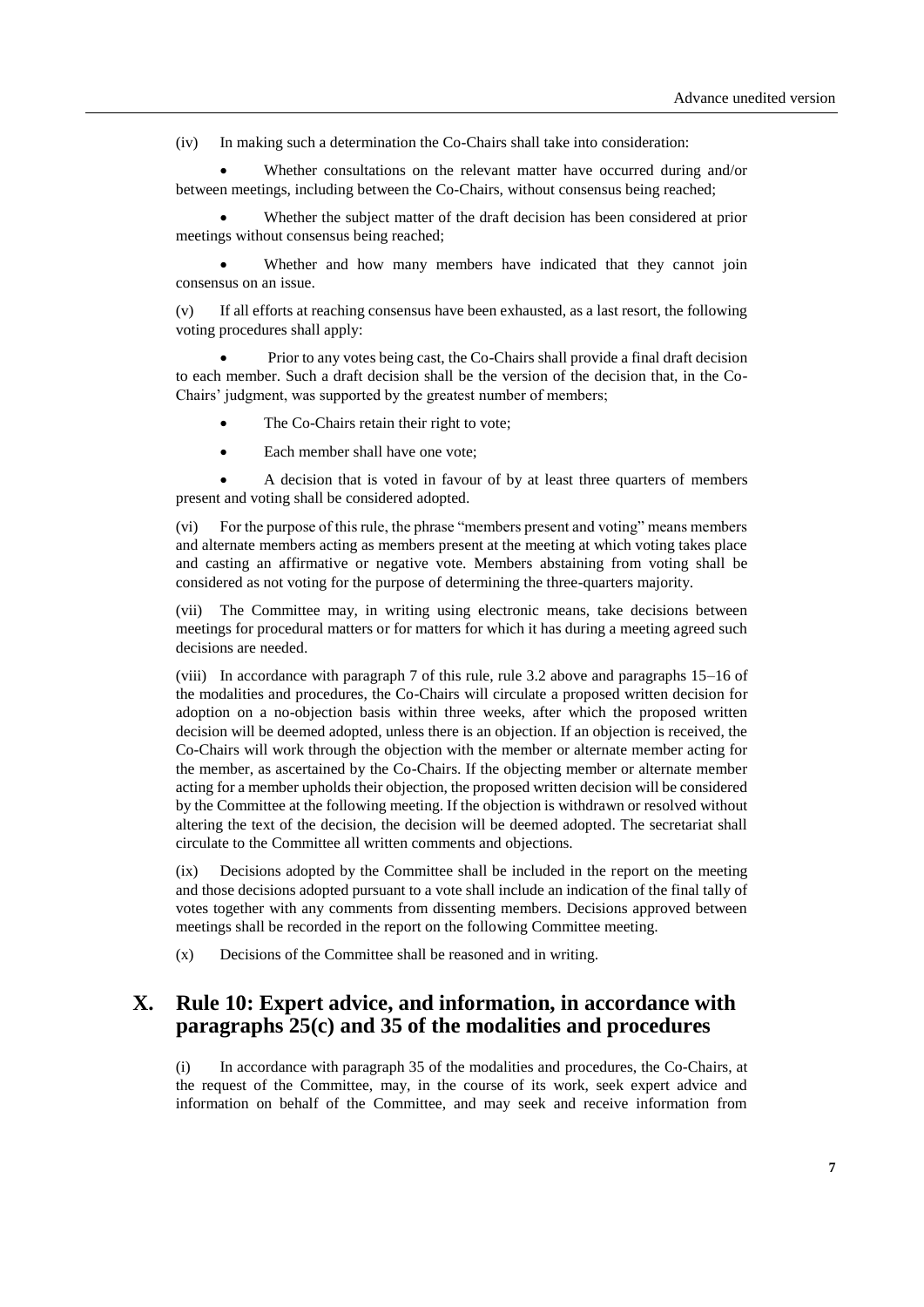processes, bodies, arrangements and forums under and serving the Paris Agreement, including, as appropriate and in consultation with the Party concerned, by inviting representatives of those relevant bodies and making arrangements for them to participate in its relevant meetings.

(ii) When seeking such expert advice and information, the Committee should, as appropriate, take into account the expertise and experience from the region of the Party concerned, and may invite expert advice from the Party concerned.

(iii) The Committee may in due course, develop working arrangements on expert advice as appropriate.

# **XI. Rule 11: Languages**

(i) The working language of the Committee shall be English.

(ii) The parts of the meeting of the Committee that are of particular relevance to a Party concerned and open to that Party shall be translated into one of the other five official languages of the United Nations by the secretariat at the request of the Party, subject to the availability of dedicated resources.

(iii) A representative of a Party concerned may engage with the Committee in the language of his or her choice provided that the Party arranges for the interpretation of the communication, whether written or oral, into English.

(iv) Submissions from Parties should be made in English. Submissions may be made in one of the other five official languages of the United Nations if the Party also provides a translation into English.

# **XII. Rule 12: Observers**

(i) Meetings of the Committee shall be open to Parties and admitted non-Party observers to observe, subject to paragraphs 13–14 of the modalities and procedures, unless the Committee decides to hold the meeting or a part/or parts thereof in a closed session in order to, inter alia, protect the confidentiality of information received in confidence in accordance with paragraph 14 of the modalities and procedures. Such a decision by the Committee may be taken on a case-by-case basis, at any time before or during a meeting.

(ii) The secretariat shall inform the Committee before the meeting of any requests to attend the meeting received from non-Party observers admitted to the UNFCCC process.

(iii) Admitted non-Party observers shall abide by the guidelines for the participation of representatives of non-governmental organizations at meetings of UNFCCC bodies $\delta$  and the Code of Conduct for UNFCCC conferences, meeting and events, including amended, revised and replaced versions of the same, which would be applied mutatis mutandis to the Committee.

(iv) Parties and admitted non-Party observers shall leave the meeting if the Committee decides to hold a part of the meeting in a closed session.

(v) The parts of the meeting that are open to observers shall be recorded and the recording made available on the UNFCCC website after the meeting, unless the Committee decides otherwise.

1

<sup>&</sup>lt;sup>6</sup> Available at [https://unfccc.int/sites/default/files/guidelines\\_for\\_the\\_participation\\_of\\_ngos.pdf.](https://unfccc.int/sites/default/files/guidelines_for_the_participation_of_ngos.pdf)